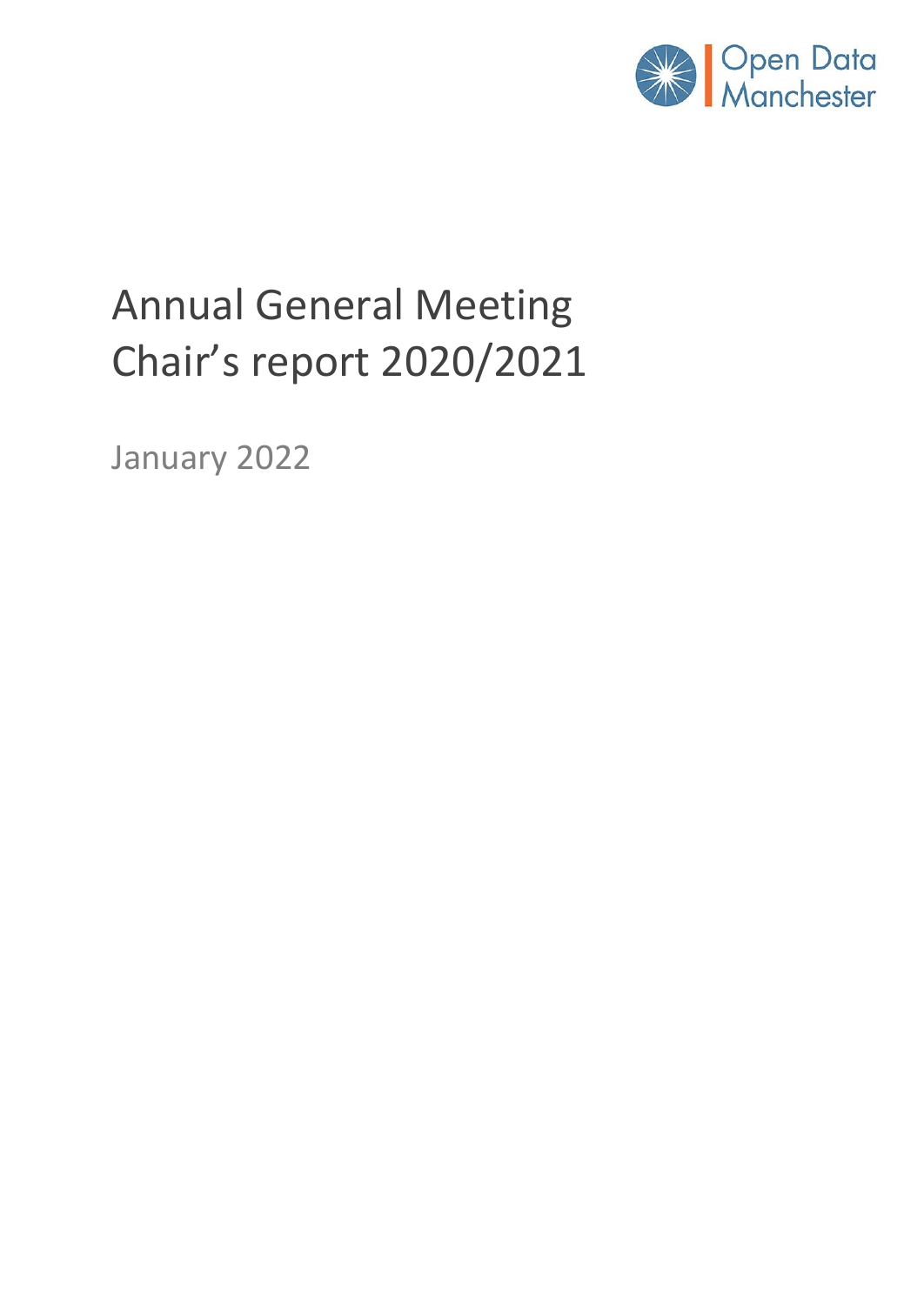# **Introduction**

This report covers the period 1 September 2020 to 31 August 2021. Despite a challenging year, still operating in the shadow of COVID, Open Data Manchester (ODM) can be proud of the quantity, range and quality of work we've delivered over the past 12 months.

Continuing our practice from the previous year, with a few notable exceptions, the vast majority of our work has been carried out online. While our team is still based in, and drawn from the Greater Manchester area, we've continued to work remotely for much of this time. To allow us to do this, and to develop and deliver our projects effectively, we have had to embed new ways of working, using Zoom and other online collaborative platforms, such as Miro, Slack and Trello.

Our online events have become firmly established as high-quality and friendly online experiences, with participants attending from across the globe. The procedures for running smooth online events developed in 2019/2020 have become our standard, and being mindful of accessibility, we have ensured all content is recorded and made available online with subtitles.

An unexpected effect of establishing remote working was that we have found ourselves trying to do more. The scope and ambition of our events programme has increased, as has our project development, on top of embedding new working practices and focussing on organisational development, such as the creation of organisational and fundraising strategies.

This had its inevitable consequences and we ran the risk of burning ourselves out  $-$  which was especially concerning when all staff members were isolated at home. The team has made a concerted effort to create a supportive environment. We also took on a project manager who enabled us to allocate time and resources more realistically.

Though the last year was challenging, the work undertaken both externally in developing relationships and delivering new projects, and internally through defining our mission and policies, will stand us in good stead for the coming years.

# **Building our audience and events**

Buoyed by the success of the previous year's online event programme, we developed a 2020/2021 programme that was more aligned with our project work. There were two key drivers to this – firstly, it would make creating content and cross-promoting our events easier, as we already had domain knowledge and connections from developing that work  $-$  and secondly, it would provide a more coherent story for our existing community.

Over the year, we held 18 public events with 413 attendees, and continued online delivery allowed us to broaden our community geographically. We have been joined by participants from the United States, to Papua New Guinea. As ever, at all our events, we are committed to making them diverse and representative, although this proved challenging on a number of occasions, leading to one event being cancelled because the speakers were not as representative as we wanted.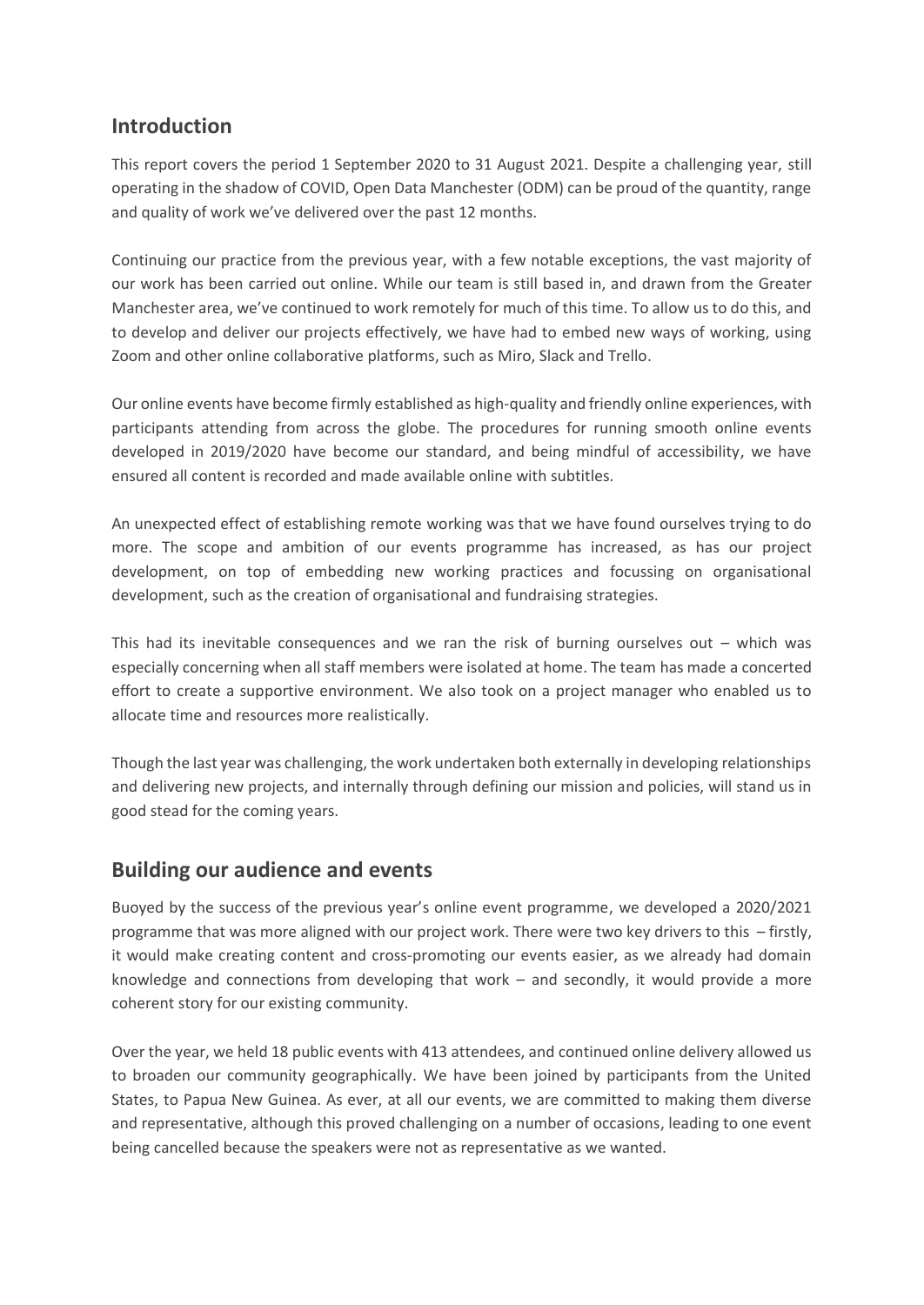#### **Policy, Politics and the Algorithm**

At the start of 2021, we organised and hosted a series of three events exploring how automated decision-making impacts policy, service delivery and society. Speakers with a wide range of experiences joined us – from international NGOs to a former head of Ofqual – and we welcomed 66 participants.

The events challenged preconceptions about what automated decision-making can do, exposed bad practice and shared advice on what we can do to make those that use the systems more accountable. A report from the events has been written, outlining how automated decision-making is used within policy making, the effects of poor implementation, and how we can make the systems and those who operate them more accountable.

# **Projects**

#### **Declaration for Responsible and Intelligent Data Practice**

During the year, we formally launched the Declaration for Responsible Data Practice. This significant piece of work has been in development since 2018, informed by collaboration with stakeholders from across Manchester, and responding to the growing application of smart and automated data-driven technologies.

The Declaration has garnered support from the Greater Manchester Combined Authority (GMCA), Bolton and Wigan councils from the public sector, and The Coop, Manchester Digital, We are Inevitable and Dsposal from the private sector.

To help organisations practically align their processes, our plans for the future include the development of an implementation framework and governance mechanism, translating the Declaration's 23 principles into action.

#### **Open Data Strategy for the City of Izmir**

Commissioned by the International Finance Corporation as part of their multi-billion pound infrastructure investment for the City of Izmir, ODM worked with officials and external stakeholders to develop an assessment of the city's open data capabilities.

The assessment was then used to develop an open-data strategy and roadmap, which was adopted by the city in October 2021.

Izmir has now implemented recommendations from the strategy and is one of only two cities in Turkey releasing open data. This work is being developed into an open-data strategy toolkit that can be used by other cities to implement their own programmes.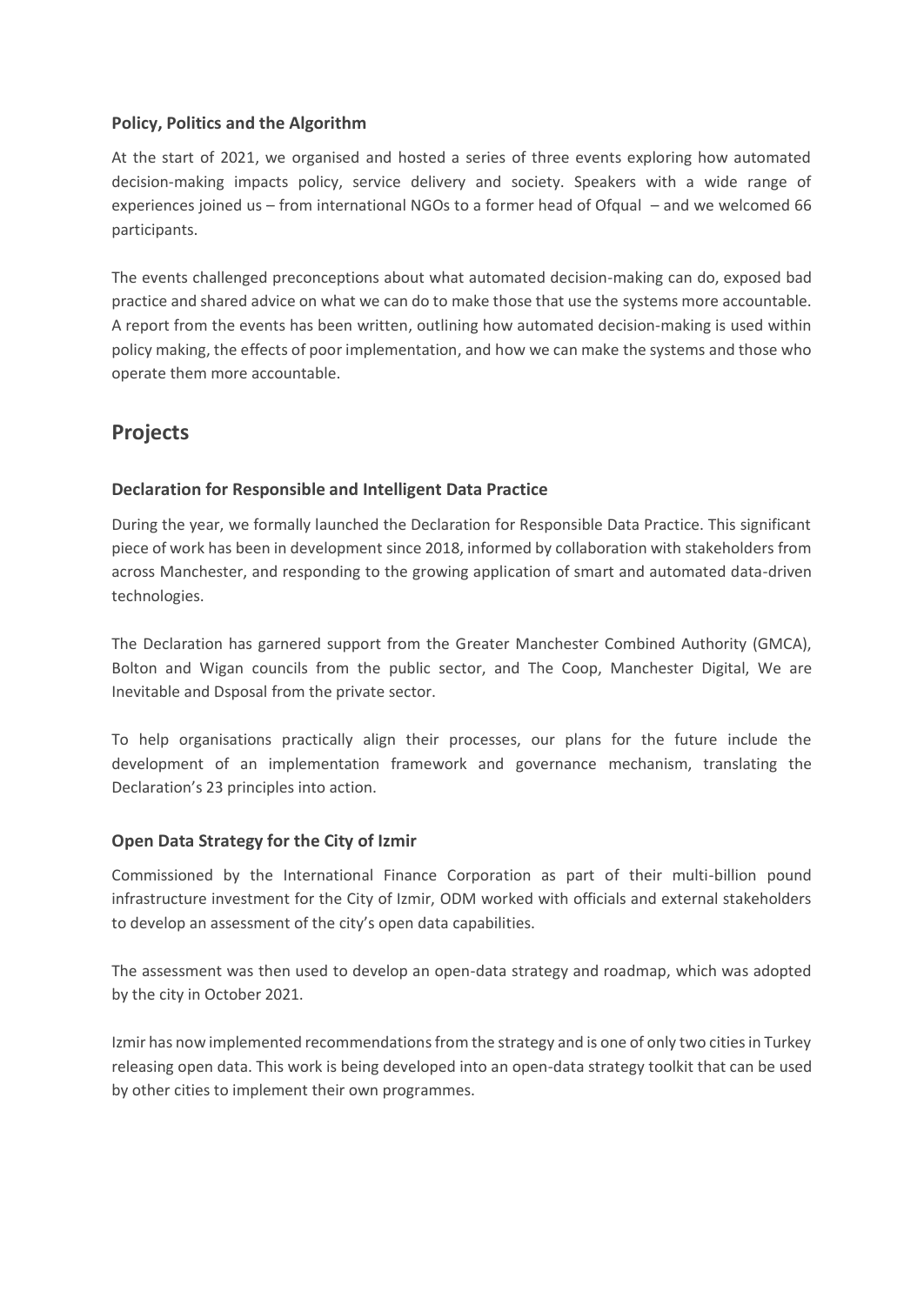#### **Our Streets Chorlton**

Working in partnership with WalkRideGM, Sustrans and Groundwork Trust, and funded through the National Lottery Climate Action Fund, we have developed co-design methodologies that allow local residents to collect and use data that is important to them.

Working with local communities, we installed air-quality sensors and low-cost traffic counters across Chorlton, and trained residents to count traffic to a standard comparable to Department for Transport traffic surveys. This will allow them to better represent their communities when policy decisions are being made.

This has been complemented by a programme to develop community Data Champions and work is underway to create a legacy for this project, including an open Community Data Handbook for any local area to use.

#### **Open Data consultation**

As part of the Greater Manchester Combined Authority's Local Data Review, ODM was commissioned to deliver a consultation with the data community to understand how open data is being used, what data people want and how available data could be made better. This work has informed the GMCA's data strategy.

#### **Developing cooperative data infrastructure**

Funded through the Open Data Institute (ODI) data access stimulus fund, we worked with Carbon Coop to co-design a data cooperative model. This new framework enables Carbon Co-op's members to have more control over their data, while creating an environment for trustworthy data sharing with external organisations, which could create greater value for those involved.

Following this work's completion in March 2021, we have gone on to develop the Data Cooperative Working Group with Aapti Institute in Bangalore, bringing together an international group of practitioners who are interested in the development of mutual data organisations.

#### **Data standards**

Following on from our work on a data standard for tracking waste in 2018, we have continued to develop standards to enable better recycling and reduce the environmental impact of waste.

Working with Dsposal and funded through the ODI's data access stimulus fund, we developed a data standard to enable household waste recycling sites to be mapped onto OpenStreetMap. This project formed a component of the follow-on Plastics Packaging Portal project that launched in August 2021, and seeks to reduce the amount of plastic packaging in the environment and enable better recycling.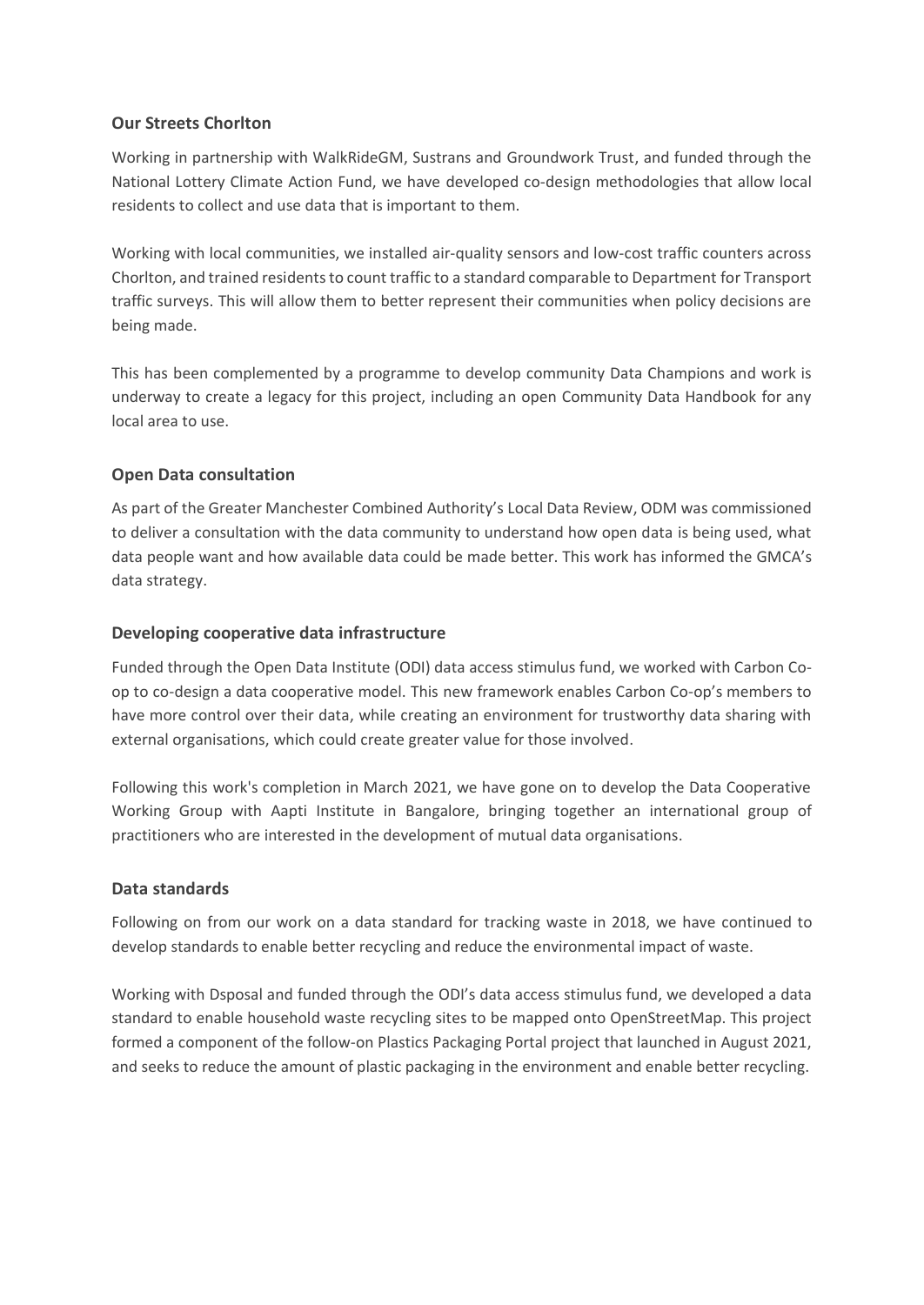# **Organisational development**

The past year in lockdown has given us an opportunity to reflect on who we are, what we do and how we do it.

To ensure that we could better articulate our mission and understand how we affect change, we laid the foundations for the development of an organisational strategy by commissioning Paper Frogs to develop our Theory of Change. The process of identifying the key challenges we are trying to address, the tools and levers we use, and the change we are trying to make was an essential part of our development and created the bedrock on which our new organisational strategy is based.

Further strategy development was undertaken towards the end of Summer 2021, leading to the employment of a fundraising consultant to develop a fundraising strategy in August 2021.

In the last year we have also expanded the team to include a project manager – Sophie Walker – a user researcher – Clara Parada – and a data architect – Maura Hunt. These roles are part-time, with Clara and Maura concentrating on delivery of the Plastics Packaging Portal.

#### **Diversity, equity and inclusion (DEI)**

We have always been aware of the need to be diverse and representative of the communities that we try to serve, but the murder of George Floyd and the rise of the Black Lives Matter movement prompted us to put our words into action.

We commissioned fellow Federation House businesses Diverse and Equal, and Honey Badger, to work with our board and team to understand the need to create an inclusive environment that supports and celebrates diversity, while also using our platform to promote more diverse, equitable and inclusive data practices.

This has led to the development of our diversity, equity and inclusion policy, and we are now fundraising for a role that will manage our DEI work.

# **Financial stability**

This increase in our activity has also impacted positively our finances. From September 1 2020 to 31 August 2021, our turnover increased from £99,162 in the previous financial year to £163,777 in the last year. When also taking our Luminate grant into account, we have more than doubled the turnover of the previous year. Our income from commercial work has also increased by more than three-times.

# **Key partnerships**

Over the course of the financial year, we formed a number of new partnerships through our project work.

After the development of a data-cooperative governance model and other work exploring these ideas, we set up the Data Cooperative Working Group with the Aapti Institute's Data Economy Lab.